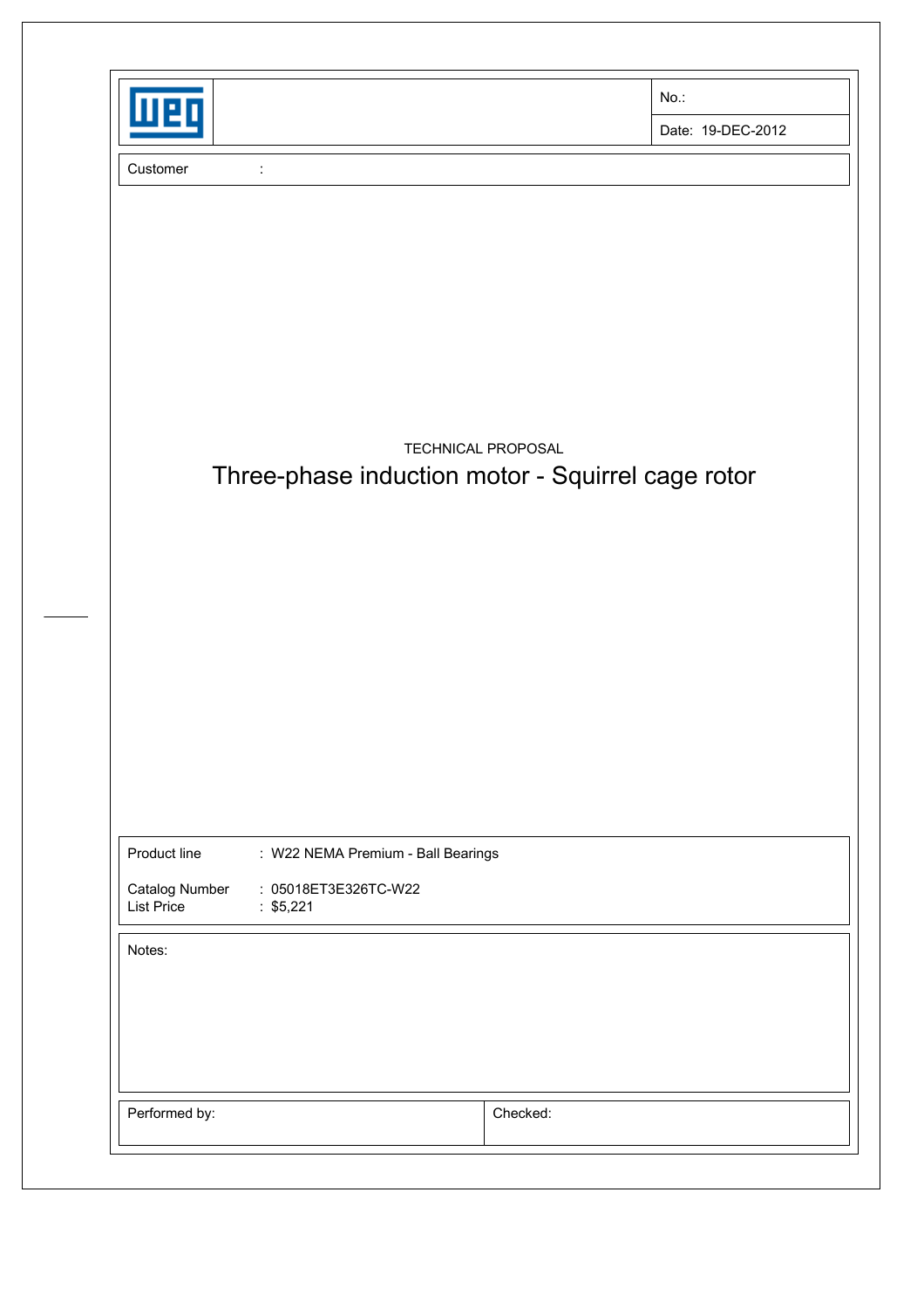

**Customer** 

No.:

Date: 19-DEC-2012

## DATA SHEET

Three-phase induction motor - Squirrel cage rotor

Product line : W22 NEMA Premium - Ball Bearings Frame : 326T Output : 50 HP<br>Frequency : 60 Hz Frequency Poles : 4 Full load speed : 1775 Slip : 1.39 % Voltage : 208-230/460 V Rated current : 131-118/59.2 A Locked rotor current : 734/367 A Locked rotor current (II/In) : 6.2 No-load current : 50.0/25.0 A Full load torque : 146 lb.ft Locked rotor torque : 230 % Breakdown torque : 270 % Design : B Insulation class : F Temperature rise : 80 K Locked rotor time : 15 s (hot) Service factor : 1.25 Duty cycle  $\qquad \qquad : S1$ Ambient temperature : -20°C - +40°C Altitude : 1000 Degree of Protection : IP55 Approximate weight : 536 lb Moment of inertia : 9.1624 sq.ft.lb Noise level : 66 dB(A) D.E. N.D.E. **N.D.E. Load** Power factor Efficiency (%) Bearings 6312 C3 6212 C3 100% 0.83 94.5 Regreasing interval 20000 h 20000 h  $\vert$  75% 0.77 94.1 Grease amount  $21 g$   $13 g$   $1$   $50\%$   $0.66$  93.0 Notes: Performed by **Checked**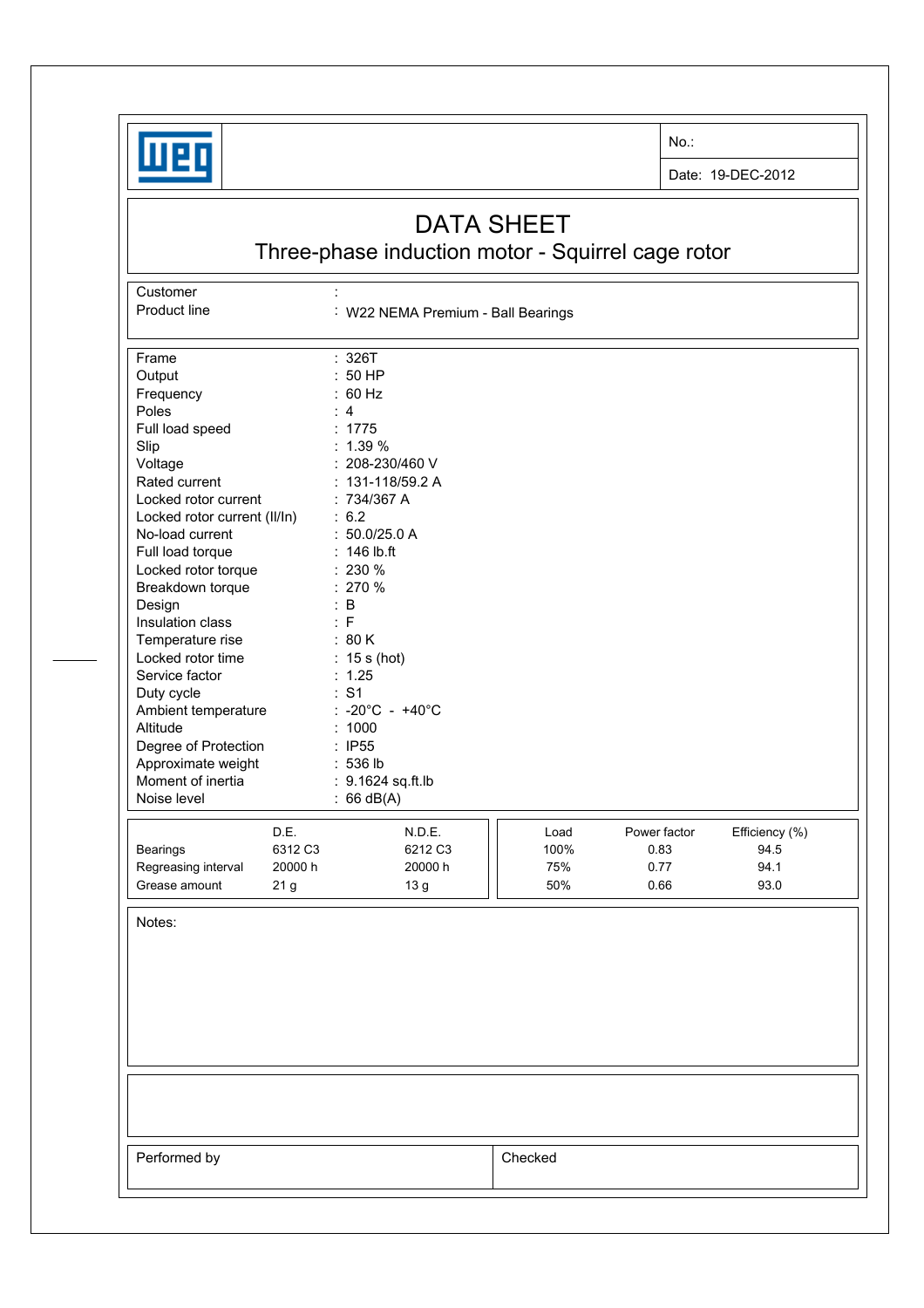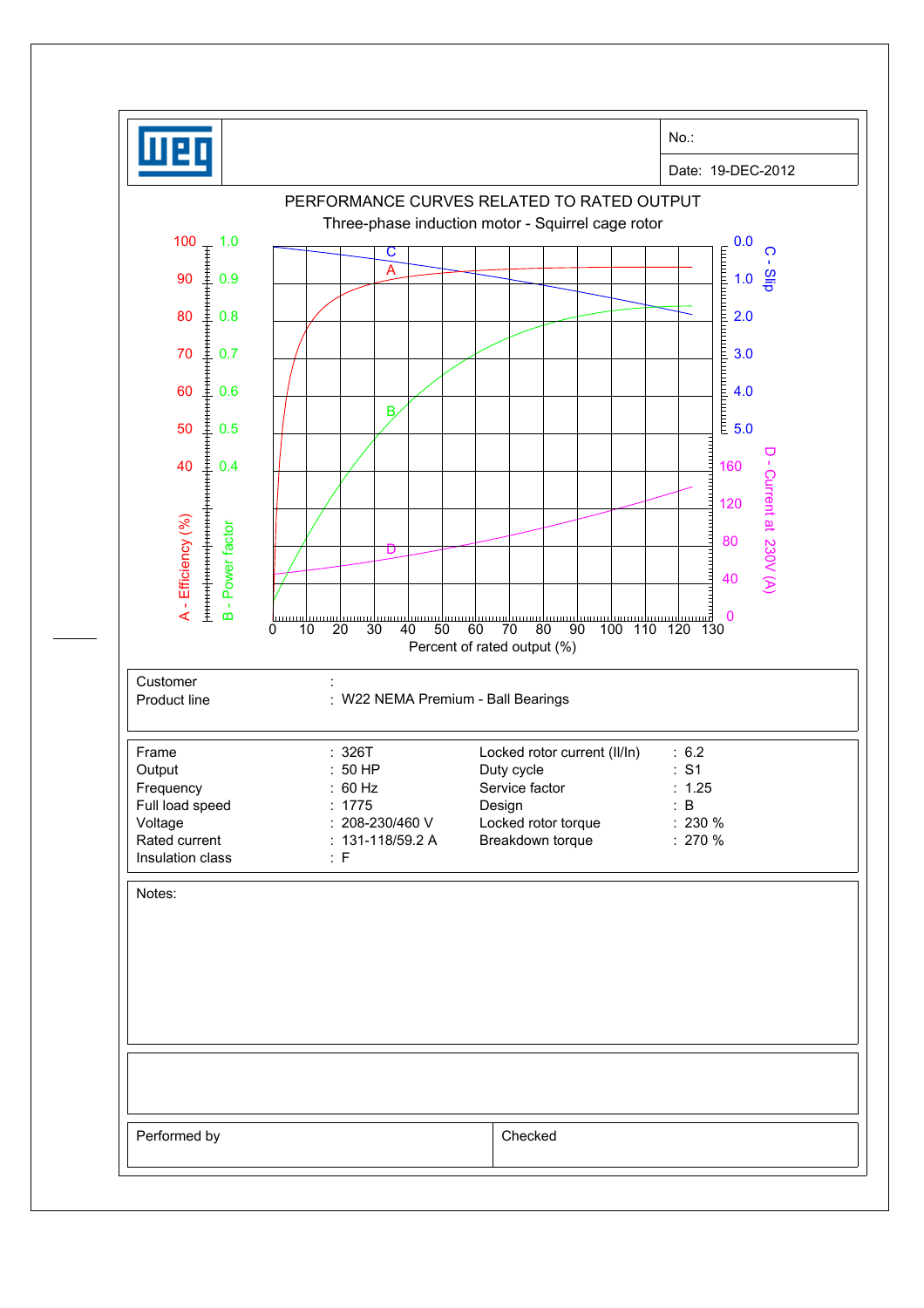|                                                                  | Date: 19-DEC-2012                                                      |                          |                            |                            |                                                                                                       |                                                                         |  |  |
|------------------------------------------------------------------|------------------------------------------------------------------------|--------------------------|----------------------------|----------------------------|-------------------------------------------------------------------------------------------------------|-------------------------------------------------------------------------|--|--|
|                                                                  | CHARACTERISTIC CURVES RELATED TO SPEED                                 |                          |                            |                            |                                                                                                       |                                                                         |  |  |
| Three-phase induction motor - Squirrel cage rotor<br>5.0<br>10.0 |                                                                        |                          |                            |                            |                                                                                                       |                                                                         |  |  |
|                                                                  |                                                                        |                          |                            |                            |                                                                                                       | $\overline{\mathbf{u}}$<br>$\mathbf{I}$<br>9.0                          |  |  |
|                                                                  |                                                                        |                          |                            |                            |                                                                                                       |                                                                         |  |  |
|                                                                  |                                                                        |                          |                            |                            |                                                                                                       | 8.0                                                                     |  |  |
|                                                                  |                                                                        |                          |                            |                            |                                                                                                       | 7.0                                                                     |  |  |
| 3.0                                                              |                                                                        |                          |                            |                            |                                                                                                       | 6.0                                                                     |  |  |
| 2.5                                                              |                                                                        |                          |                            |                            |                                                                                                       | 5.0                                                                     |  |  |
| 2.0                                                              |                                                                        |                          |                            |                            |                                                                                                       | 4.0                                                                     |  |  |
| 1.5                                                              |                                                                        |                          |                            |                            |                                                                                                       | Current related to rated current (I/In)<br>3.0                          |  |  |
| 1.0                                                              |                                                                        |                          |                            |                            |                                                                                                       | шш<br>2.0                                                               |  |  |
|                                                                  |                                                                        |                          |                            |                            |                                                                                                       | <b>TELEVILLE</b><br>1.0                                                 |  |  |
|                                                                  |                                                                        |                          |                            |                            |                                                                                                       |                                                                         |  |  |
| 0                                                                | $\overline{20}$<br>10                                                  | 40                       | 60                         | 70                         | uuur<br>90                                                                                            | 0.0<br>100                                                              |  |  |
|                                                                  |                                                                        |                          |                            |                            |                                                                                                       |                                                                         |  |  |
|                                                                  |                                                                        |                          |                            |                            |                                                                                                       |                                                                         |  |  |
|                                                                  |                                                                        |                          |                            |                            |                                                                                                       |                                                                         |  |  |
|                                                                  | :50HP                                                                  |                          |                            | : S1                       |                                                                                                       |                                                                         |  |  |
|                                                                  | : 60 Hz<br>Service factor<br>: 1775                                    |                          |                            |                            | : 1.25<br>: B                                                                                         |                                                                         |  |  |
|                                                                  | : 208-230/460 V<br>Locked rotor torque                                 |                          |                            |                            |                                                                                                       |                                                                         |  |  |
|                                                                  | : F                                                                    |                          |                            |                            |                                                                                                       |                                                                         |  |  |
|                                                                  |                                                                        |                          |                            |                            |                                                                                                       |                                                                         |  |  |
|                                                                  |                                                                        |                          |                            |                            |                                                                                                       |                                                                         |  |  |
|                                                                  |                                                                        |                          |                            |                            |                                                                                                       |                                                                         |  |  |
|                                                                  |                                                                        |                          |                            |                            |                                                                                                       |                                                                         |  |  |
|                                                                  |                                                                        |                          |                            |                            |                                                                                                       |                                                                         |  |  |
|                                                                  |                                                                        |                          |                            |                            |                                                                                                       |                                                                         |  |  |
|                                                                  |                                                                        |                          |                            |                            |                                                                                                       |                                                                         |  |  |
|                                                                  |                                                                        |                          |                            |                            |                                                                                                       |                                                                         |  |  |
|                                                                  | 4.5<br>4.0<br>3.5<br>0.5<br>0.0<br>Full load speed<br>Insulation class | B<br>111111111<br>: 326T | 30<br>$: 131 - 118/59.2 A$ | 50<br>Duty cycle<br>Design | Speed related to rated speed (%)<br>: W22 NEMA Premium - Ball Bearings<br>Breakdown torque<br>Checked | 80<br>Locked rotor current (II/In)<br>: 6.2<br>$: 230 \%$<br>$: 270 \%$ |  |  |